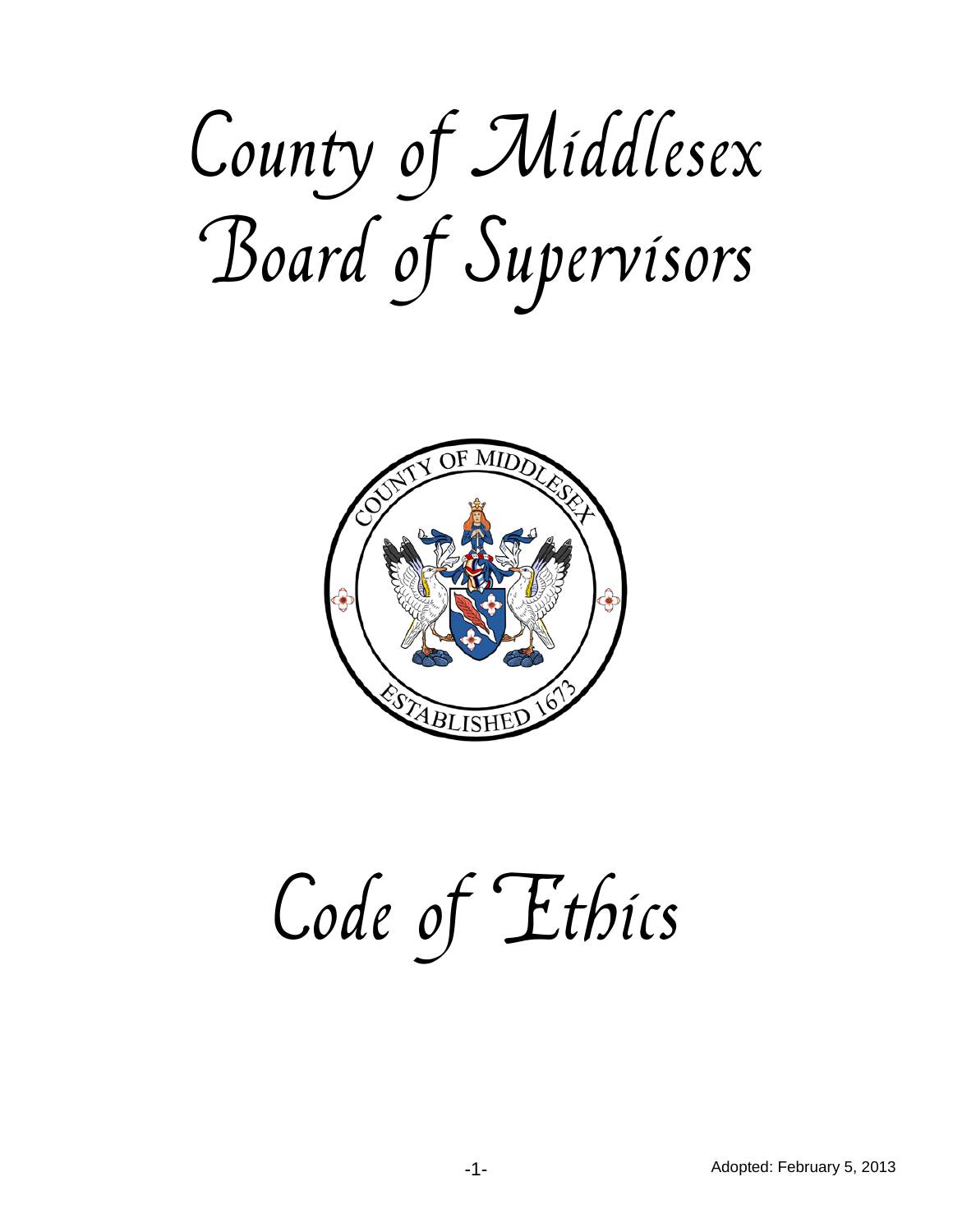## **CODE OF ETHICS COUNTY OF MIDDLESEX BOARD OF SUPERVISORS**

Recognizing that persons who hold public office have been given a public trust and that the stewardship of such office demands the highest levels of ethical and moral conduct, any person serving on the Middlesex County Board of Supervisors should adhere to the following Code of Ethics.

- 1. Uphold the Constitution, laws and regulations of the United States and of all governments therein and never knowingly be a party to their evasion.
- 2. Put loyalty to the highest moral principles and to the County as a whole above loyalty to individuals, districts, or particular groups.
- 3. Give a full measure of effort and service to the position of trust for which stewardship has been granted; giving earnest effort and best thought to the performance of duties.
- 4. Seek to find and use the most equitable, efficient, effective, and economical means for getting tasks accomplished.
- 5. Adopt policies and programs that support the rights and recognize the needs of all citizens regardless of race, sex, age, religion, creed, country of origin, or disability.
- 6. Avoid adopting policies, supporting programs or engaging in activities that discriminate against or offend individuals because of race, sex, age, religion, creed, country of origin, or disability.
- 7. Ensure the integrity of the actions of the Board of Supervisors by avoiding discrimination through the dispensing of special favors or unfair privileges to anyone, whether for remuneration or not. A member should never accept for himself/herself or for family members, favors or benefits under circumstances that might be construed by reasonable persons as influencing the performance of governmental duties.
- 8. Make no private promises of any kind binding upon the duties of any office, since a public servant has no private word that can be binding on public duty.
- 9. Engage in no business with the County government, or the school system, either directly or indirectly, which is inconsistent with the conscientious performance of government duties except as may be consistent with the conflict of interest statutes in the Code of Virginia.
- 10. Never use any information gained confidentially in the performance of governmental duties as a means of making private profit.
- 11. When any misconduct, neglect of duty, or corruption is discovered, the members of the Board, as a body, will pursue and respond appropriately.
- 12. Adhere to the principle that the public's business should be conducted in the public